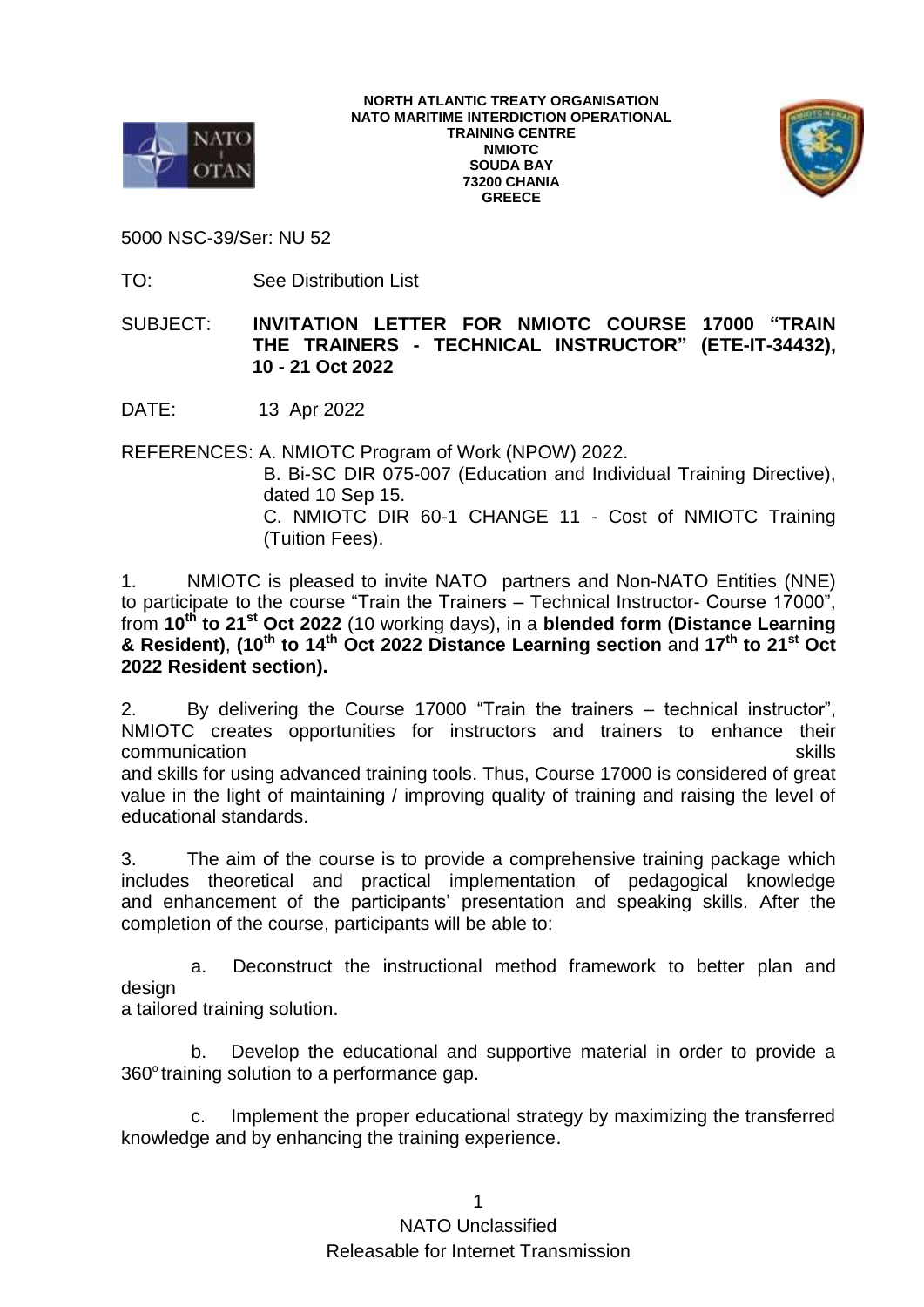4. Target audience for this course is personnel from NATO Education and Training Facilities (NETFs), Centers of Excellence (COEs), Partnership Training and Education Centers (PTECs) and other national training institutions. In particular, officers ranging from OF-1 to OF-4 and NCOs (OR-6 to OR-9), as well as equivalent civilian personnel serving also in military authorities and other governmental, international agencies and the contract of the contract of the contract of the contract of the contract of the contract of the contract of the contract of the contract of the contract of the contract of the contract of the

and organizations who are involved in providing training are also eligible to participate.

5. The course will be conducted in English. Translation to/from other languages will not be provided. The following proficiency standards in English are required to attend: Listening- Professional (3), Speaking- Functional (2), Reading- Professional (3), Writing- Functional (2) (STANAG 6001). Basic skills in a Graphical User Interface (GUI) Operating System, as well as basic skills in Word processing and PowerPoint Presentation are required.

6. The course is marked as "NATO Unclassified / Releasable to: PFP (except Russia), MD, ICI, PatG". NMIOTC applies security arrangements and regulations according to NATO standards.

7. The course will start on **Monday 10 Oct 22 and will end on Friday 21 Oct 21**. Training periods for the **Resident** section are from 08:30 to 14:45. Comprehensive administrative instructions are provided as per Enclosure "2".The **ADL** section of the course will include both synchronous and asynchronous sessions during which participants should be placed to a **no duty / limited duty status**. More detailed instructions, including the enrolment procedure, to be issued with the **Joining Instructions** in due time.

8. A draft agenda for this event is hereby attached as per Enclosure "2". The final agenda will be included in the course Joining Instructions document.

9. Covid Restrictions: With the current COVID-19 situation, due to the Greek de-escalation plan and the preventive and protective measures that have been implemented, it is been determined that it is possible to execute this course. When registration closes, we will evaluate if this is still valid. Delegates who are registered will be updated by e-mail regarding any measures towards COVID-19 that must be undertaken, which may include cancellation of the course.

10. Subject Matter Experts (SMEs): All trainers and augmenters are trained and experienced instructors with proper certifications and accumulated experience as educators.

11. The tuition fees for the subject course is **700,00** €. Comprehensive administrative instructions are provided in Enclosure "1".

12. For organizational purposes, candidates are kindly requested to register (**NLT) Friday, 9 Sep 2022**. Candidates from Non-NATO Entities not participating in PfP, MD, ICI or PatG frameworks must register **NLT Friday, 24 Jun 2022**, so that adequate time

is provided for NATO approval procedures. Registration should be made on NMIOTC's official web site [www.nmiotc.nato.int.](http://www.nmiotc.nato.int/)

-2-

NATO Unclassified Releasable for Internet Transmission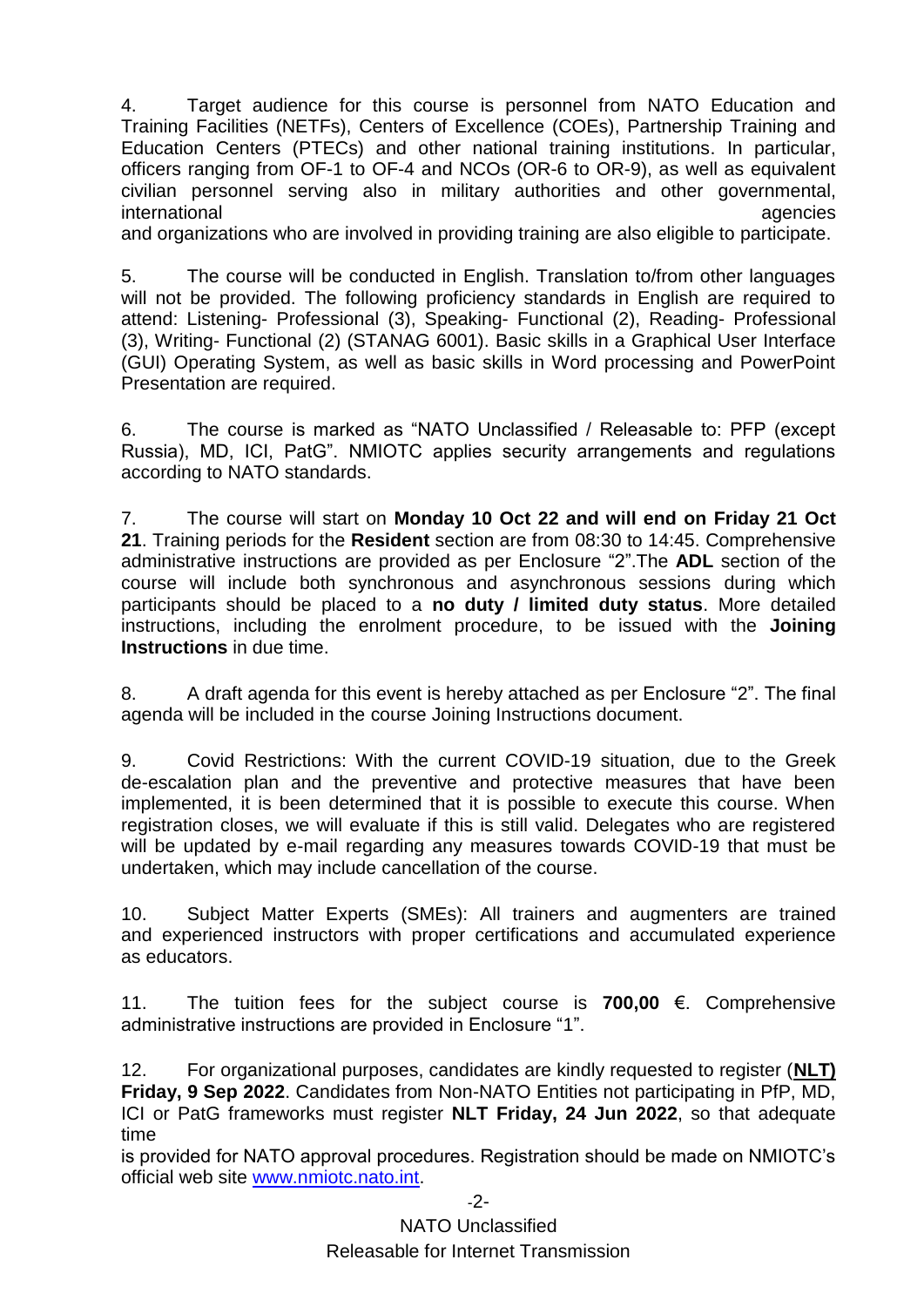13. Event details can be found in the Education and Training Opportunities Catalogue (ETOC) at https://e-itep.act.nato.int/Guest/ETOCindex.aspx, Course Code: ET-IT-34432, or through the NMIOTC official web site [www.nmiotc.nato.int.](http://www.nmiotc.nato.int/)

14. NMIOTC Points of Contact (POCs): For further information or clarifications please contact:

- a. **Course Director**: Lt Cdr Oskar Draus POL (N) Phone: (+30) 28210 85730, Fax: (+30) 28210 85702 E-mail: [drauso@nmiotc.nato.int](mailto:drauso@nmiotc.nato.int)
- b. **Registration POC**: Lt Cdr Konstantinos Papanastasis GRC (N) Phone: (+30) 28210 85710, Fax: (+30) 28210 85702 E-mail: [papanastasisk@nmiotc.nato.int,](mailto:papanastasisk@nmiotc.nato.int) [studentadmin@nmiotc.nato.int](mailto:studentadmin@nmiotc.nato.int)

 Charalampos Thymis Commodore GRC(N) Commandant NMIOTC

ENCLOSURES:

- 1. Administrative Instructions
- 2. Draft Schedule of Events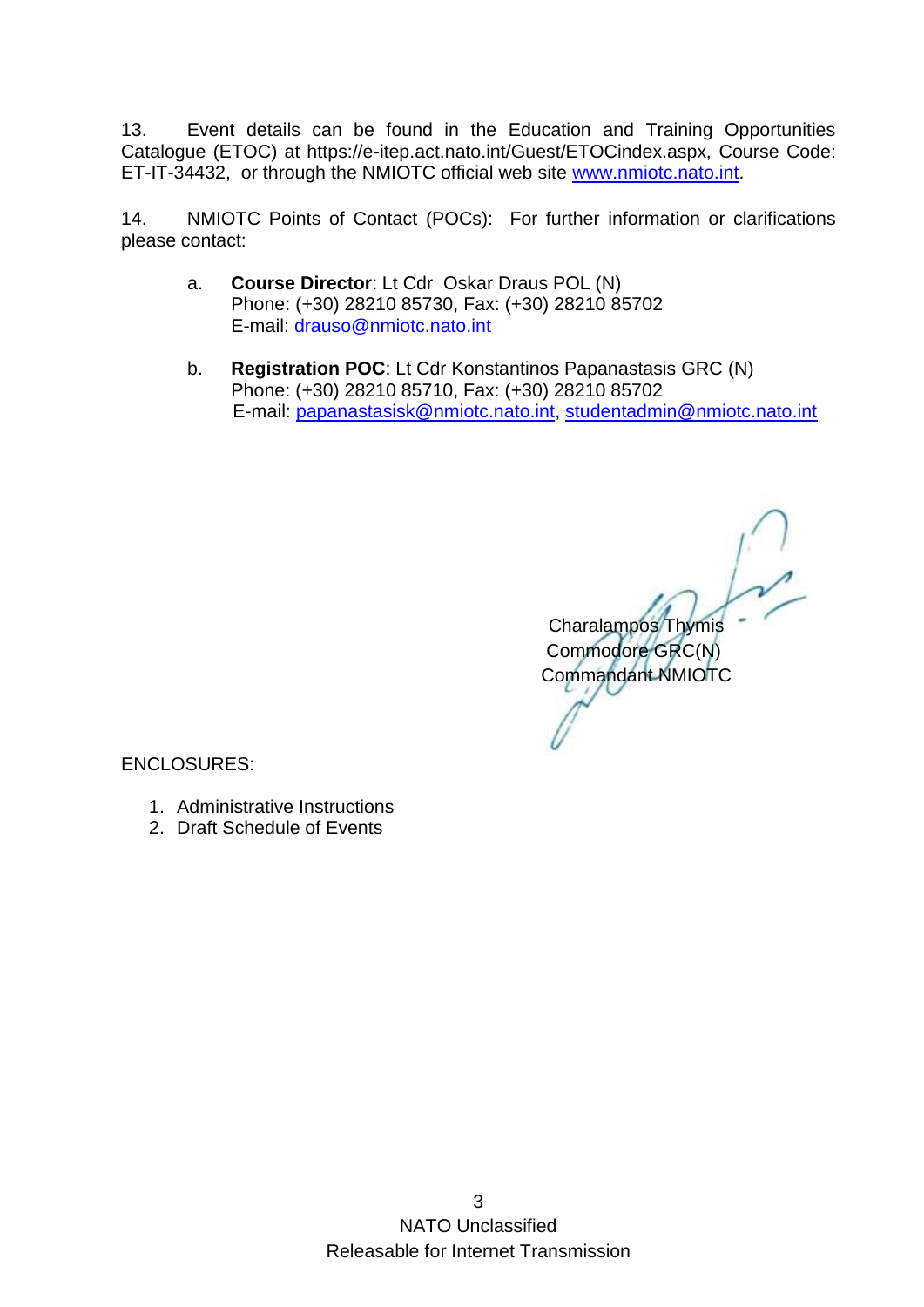## **DRAFT SCHEDULE OF EVENTS**

| <b>Week 1 (Distance Learning)</b>                                                               |                                                                                                                                                                                  |                                                               |                                                                                                    |                                                                                                               |
|-------------------------------------------------------------------------------------------------|----------------------------------------------------------------------------------------------------------------------------------------------------------------------------------|---------------------------------------------------------------|----------------------------------------------------------------------------------------------------|---------------------------------------------------------------------------------------------------------------|
| Day 1                                                                                           | Day 2                                                                                                                                                                            | Day 3                                                         | Day 4                                                                                              | Day 5                                                                                                         |
| <b>Asynchronous training</b>                                                                    | <b>Asynchronous training</b>                                                                                                                                                     | <b>Asynchronous training</b>                                  | <b>Asynchronous training</b>                                                                       | <b>Asynchronous training</b>                                                                                  |
| 17030/1 - Introduction to<br>the training platform<br>17010/2<br>Lesson Plan<br>$-$<br>Analysis | 17010/1 - Syllabus creation<br>$17060/2$ - Learning theories<br>17050 - Blooms taxonomy<br>- Application to lesson plan<br>17010/3<br>Practical<br>$\qquad \qquad -$<br>research | 17030/2<br>Educational<br>technologies<br>for use in<br>class | 17030/2<br>Educational<br>technologies<br>for use in<br>class<br>17030/3<br>PowerPoint<br>tutorial | 17030/2<br>Educational<br>technologies<br>for use in<br>class<br>17060/3 - Evaluation of<br>training outcomes |
| TBD (UTC)                                                                                       | TBD (UTC)                                                                                                                                                                        | TBD (UTC)                                                     | TBD (UTC)                                                                                          |                                                                                                               |
| Synchronous session                                                                             | Synchronous session                                                                                                                                                              | Synchronous session                                           | Synchronous session                                                                                |                                                                                                               |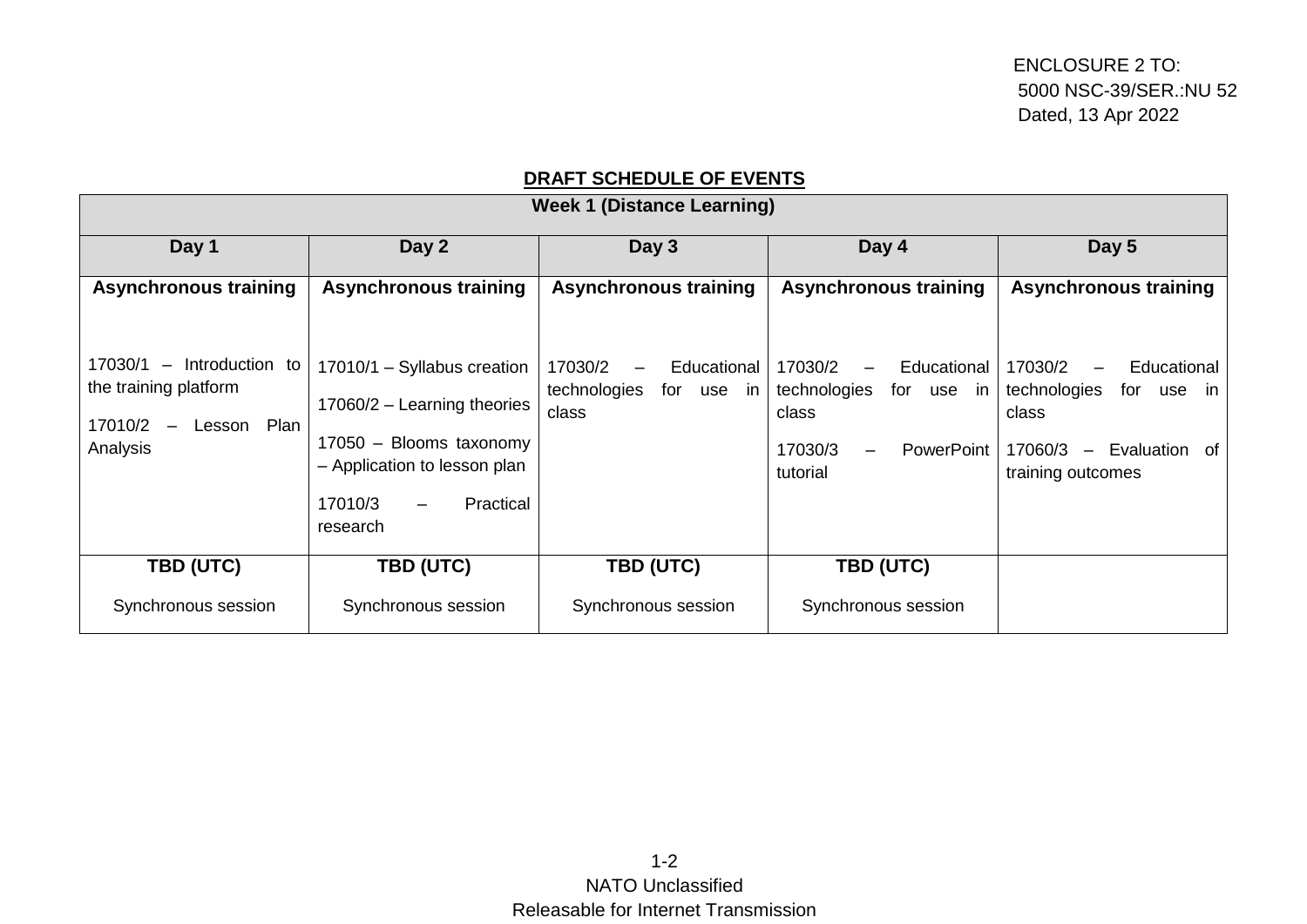| <b>Week 2 (Resident)</b>       |                                                            |                                       |                                  |                                  |
|--------------------------------|------------------------------------------------------------|---------------------------------------|----------------------------------|----------------------------------|
| Day 6                          | Day 7                                                      | Day 8                                 | Day 9                            | <b>Day 10</b>                    |
| $08:45 - 09:30$                |                                                            |                                       |                                  |                                  |
| Welcome Brief - Admin          |                                                            |                                       |                                  |                                  |
| Brief - Student intro -        |                                                            |                                       |                                  |                                  |
| <b>Schedule Analysis</b>       | $08:45 - 10:15$<br>17040 - Instructional<br><b>Methods</b> | $08:45 - 10:15$                       | $08:30 - 10:00$                  | $08:30 - 10:00$                  |
| $09:30 - 09:50$                |                                                            | 17070 - Micro-teaching                | 17090 - Micro-teaching           | 17090 - Micro-teaching           |
| Group photo                    |                                                            | Phase I (Demonstration)<br>(in class) | Phase III (2 micro<br>teachings) | Phase III (2 micro<br>teachings) |
| $09:50 - 10:15$                |                                                            |                                       |                                  |                                  |
| 17020 - Teaching and           |                                                            |                                       |                                  |                                  |
| <b>Presentation Techniques</b> |                                                            |                                       |                                  |                                  |
| $10:15 - 10:30$                | $10:15 - 10:30$                                            | $10:15 - 10:30$                       | $10:00 - 10:15$                  | $10:15 - 10:30$                  |
| <b>Break</b>                   | <b>Break</b>                                               | <b>Break</b>                          | <b>Break</b>                     | <b>Break</b>                     |
| $10:30 - 12:00$                | $10:30 - 12:00$                                            | $10:30 - 12:00$                       | $10:15 - 11:45$                  | $10:15 - 11:45$                  |
| 17020 - Teaching and           | 17070 - Micro-teaching                                     | 17060 - Educational                   | 17090 - Micro-teaching           | 17090 - Micro-teaching           |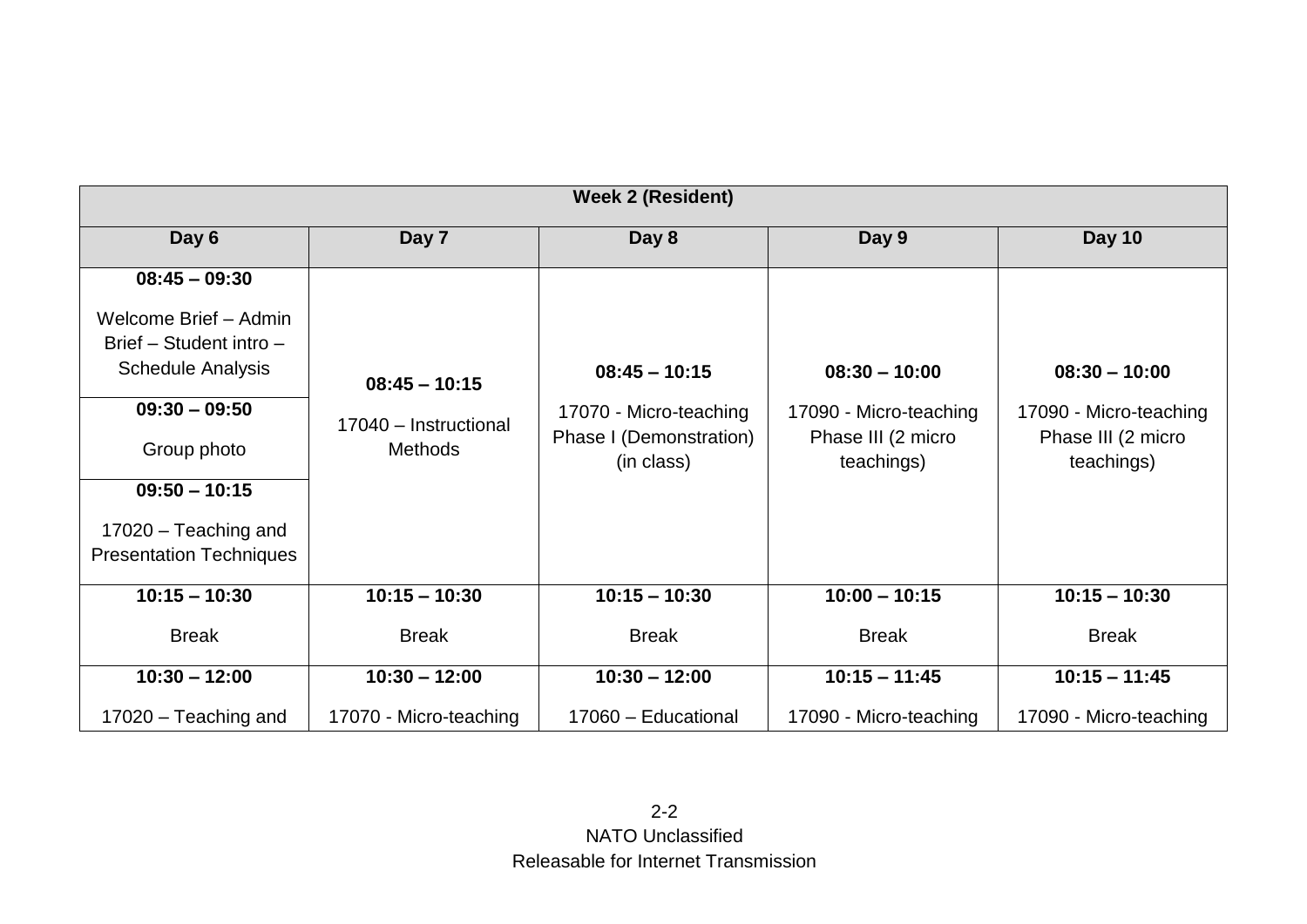| <b>Presentation Techniques</b>                         | Phase I (Demonstration)                                                      | psychology – Class                                                           | Phase III (2)                                            | Phase III (2)          |
|--------------------------------------------------------|------------------------------------------------------------------------------|------------------------------------------------------------------------------|----------------------------------------------------------|------------------------|
|                                                        | (in class)                                                                   | management (in class)                                                        | microteachings)                                          | microteachings)        |
| $12:00 - 12:30$                                        | $12:00 - 12:30$                                                              | $12:00 - 12:30$                                                              | $11:45 - 12:00$                                          | $12:00 - 12:30$        |
| <b>Snack Break</b>                                     | <b>Snack Break</b>                                                           | <b>Snack Break</b>                                                           | <b>Snack Break</b>                                       | <b>Snack Break</b>     |
| $12:30 - 13:30$                                        | $12:30 - 13:30$                                                              | $12:30 - 13:30$                                                              | $12:00 - 13:30$                                          | $12:00 - 13:30$        |
|                                                        | 17080 - Micro-teaching                                                       | 17080 - Micro-teaching                                                       | 17090 - Micro-teaching                                   | 17090 - Micro-teaching |
| 17020 - Teaching and<br><b>Presentation Techniques</b> | <b>Phase II (Presentation</b>                                                | Phase II (Presentation                                                       | Phase III (2)                                            | Phase III (2)          |
|                                                        | preparation, self-study)                                                     | preparation, self-study)                                                     | microteachings)                                          | microteachings)        |
| $13:30 - 13:45$                                        | $13:30 - 13:45$                                                              | $13:30 - 13:45$                                                              | $13:30 - 13:45$                                          | $13:30 - 13:45$        |
| <b>Break</b>                                           | <b>Break</b>                                                                 | <b>Break</b>                                                                 | <b>Break</b>                                             | <b>Break</b>           |
| $13:45 - 14:45$                                        | $13:45 - 14:45$                                                              | $13:45 - 14:45$                                                              | $13:45 - 14:45$                                          |                        |
| 17020 - Teaching and<br><b>Presentation Techniques</b> | 17080 - Micro-teaching<br>Phase II (Presentation<br>preparation, self-study) | 17080 - Micro-teaching<br>Phase II (Presentation<br>preparation, self-study) | 17090 - Micro-teaching<br>Phase III (1<br>microteaching) | Graduation             |
|                                                        |                                                                              |                                                                              |                                                          |                        |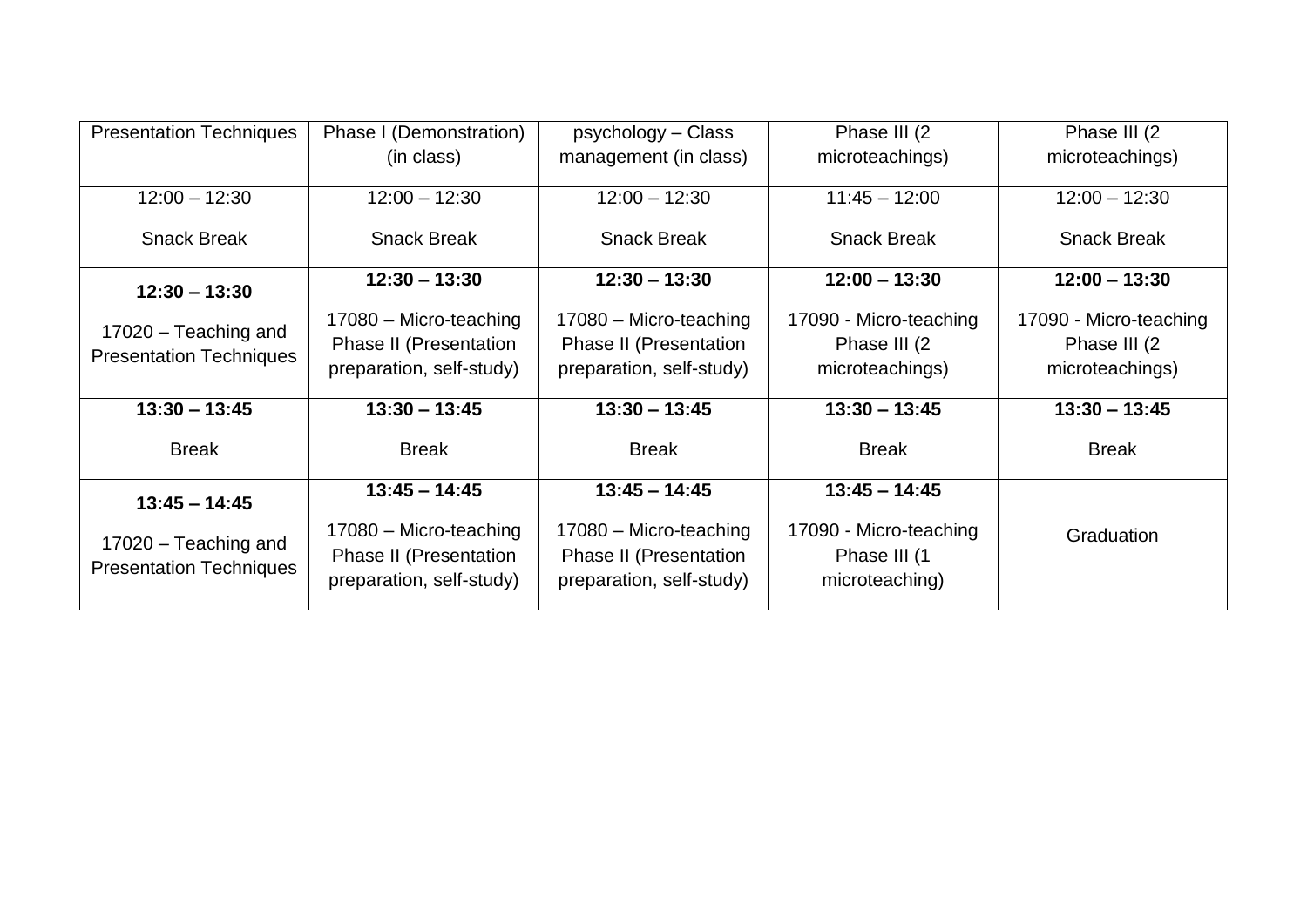ENCLOSURE 1 TO: 5000 NSC-39/SER.:NU 52 Dated,13 Apr 2022

## **ADMINISTRATIVE INSTRUCTIONS**

1. **Location:** NMIOTC is located on the Akrotiri peninsula near the city of Chania in the northwestern part of Crete. The destination airport is Chania International Airport "Ioannis Daskalogiannis" (airport code: CHQ). The distance from the city of Chania to NMIOTC is 20 km and from the airport to NMIOTC is 9 km. The following map provides orientation and general driving directions from the city of Chania to NMIOTC.



2. **Registration:** You are kindly requested to submit your Application Form in accordance to paragraph 12 of the main body. Applications submitted after the deadline may not be accepted. All applicants will receive a confirmation message within three days of their submission. However the final confirmation will be provided after the process and acceptance of the application. It is advised not to proceed to travel arrangements before the final confirmation.

3. **Visa Requirement:** Participants or their national authorities are responsible for visa arrangements. Participants are advised to contact the proper diplomatic agencies for up to date information, well in advance. It is the individual's responsibility to obtain his/her visa and to have the proper travel and medical documentation. Hellenic Ministry of Foreign Affairs website [\(www.mfa.gr\)](http://www.mfa.gr/) provides relevant visa information requirements. NMIOTC will provide a Visa Support Letter, if requested.

4. **Tuition Fee:** The fee includes daily transportation from Chania city centre to NMIOTC and vice versa during the course days. Full payment for tuition must be made to NMIOTC's Financial Officer on the first day of the course in cash or by credit card or by bank deposit to the NMIOTC bank account:

| IBAN Number: | GR 38 0110 4940 0000 4945 4001 048 |
|--------------|------------------------------------|
| Swift BIC:   | ETHN GRAA                          |
| Bank Name:   | <b>National Bank of Greece</b>     |

**Note:** A direct link for credit card payment can be sent to participants email address to complete payment procedure before events start date. Bank deposit must be executed **no later than 3** 

NATO Unclassified Releasable for Internet Transmission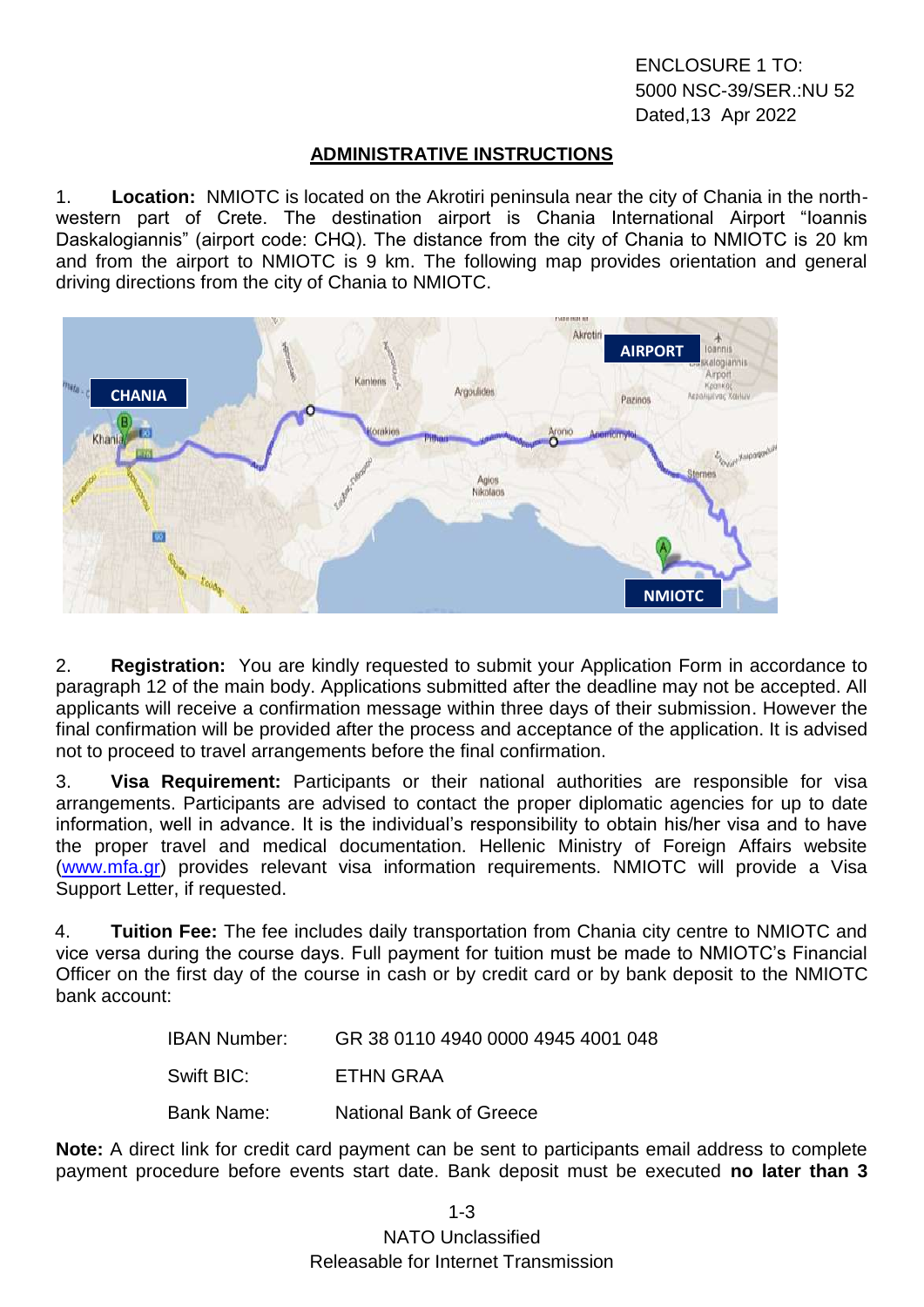**working days** prior to the start of the event. The relevant paperwork must be forwarded to the Budget & Finance officer's e-mail: [kladosa@nmiotc.nato.int.](mailto:kladosa@nmiotc.nato.int) NMIOTC will cover only the expenses that the National Bank of Greece may charge for transactions and not any potential charges of other third party banks that may be used as facilitators.

5. **Dress Code:** Participants are strongly recommended to wear Daily Service/ Battle Dress Uniforms or National Equivalent for the whole training as well as for the Graduation Ceremony.

6. **Meals**: A small canteen is available within the NMIOTC main building and provides snacks for a nominal cost. Participants who would like to have lunch while at NMIOTC must make their own arrangements as NMIOTC does not provide this service.

7. **Accommodation:** Participants are responsible to arrange their own accommodation as there is no accommodation facilities on the Centre's premises. NMIOTC can provide guidance / assistance, if requested. Hotels near Chania city centre are highly recommended for transportation purposes. The list of recommended hotels in Chania offering special prices (for participants who book directly with each hotel by e-mail using the code **"NMIOTC Guest")** and including breakfast and internet connection, is as follows:

AKALI 4\* hotel [www.akali-hotel.gr.](http://www.akali-hotel.gr/) (promotional code "NMIOTC 22") E-mail: [info@akali-hotel.gr](mailto:info@akali-hotel.gr) Τel: [\(+30\) 28210 9](tel:%2B30%202821038600)2872.

KYDON 4\* hotel [www.kydon-hotel.com](file://nunmisv-apps/Outgoing_Documents/Users/m.woolley/AppData/Local/Microsoft/Windows/Temporary%20Internet%20Files/Content.Outlook/Local%20Settings/Temporary%20Internet%20Files/Content.Outlook/Local%20Settings/Temporary%20Internet%20Files/Content.Outlook/Local%20Settings/Temporary%20Internet%20Files/AppData/Local/Microsoft/Windows/Temporary%20Internet%20Files/lytrase/Local%20Settings/Temporary%20Internet%20Files/Content.Outlook/Local%20Settings/Temporary%20Internet%20Files/vougioukasg/Local%20Settings/Temporary%20Internet%20Files/sampanisk/Local%20Settings/Temporary%20Internet%20Files/Content.Outlook/Local%20Settings/Temporary%20Internet%20Files/Content.Outlook/UZHVFRKX/www.kydon-hotel.com) (promotional code "NMIOTC 22") E-mail: [info@kydon-hotel.gr](mailto:info@kydon-hotel.gr) Tel.: (+30) 28210 52280.

SAMARIA 4\* hotel [www.samariahotel.gr](http://www.samariahotel.gr/) (promotional code "NMIOTC 22") E-mail: [reservations@samariahotel.gr](mailto:reservations@samariahotel.gr) Τel.: [\(+30\) 28210 38600.](tel:%2B30%202821038600)

ARKADI 3\* hotel [www.arkadi-hotel.gr](http://www.arkadi-hotel.gr/) E-mail: [info@arkadi-hotel.gr](mailto:info@arkadi-hotel.gr) Τel: [\(+30\) 28210 9](tel:%2B30%202821038600)0181.

KRITI 3\* hotel, [www.kriti-hotel.gr](http://www.kriti-hotel.gr/) , E-mail: [info@kriti-hotel.gr,](mailto:info@kriti-hotel.gr) Tel. +302821051881

PORTO VENEZIANO 3\* hotel [www.portoveneziano.gr.](http://www.portoveneziano.gr/) E-mail: [hotel@portoveneziano.gr](mailto:hotel@portoveneziano.gr) Tel: +30 28210 27100.

ROYAL SUN 3\* hotel [www.royalsunhotel.com](http://www.royalsunhotel.com/). E-mail: [hotelroyalsun@gmail.com](mailto:hotelroyalsun@gmail.com) Τel: [\(+30\) 28210 4](tel:%2B30%202821038600)6363.

**NOTE:** Accommodation for MPD subsidized trainees will be arranged by NMIOTC. Further details will be provided in the Joining Instructions.

8. **Arrival and Departure:**. Participants should plan to fly to Chania International airport (airport code: CHQ) and are responsible for their own transportation from / to the Airport during arrival / departure. Transportation from Chania Airport to the city centre is available as follows: By bus: The bus stop is located outside the terminal and the ticket cost is 2,50  $\epsilon$ . For further information and detailed timetables, visit the following link: **WWW.e**[ktel.com/en/services/dromologia](http://www.e-ktel.com/en/services/dromologia)